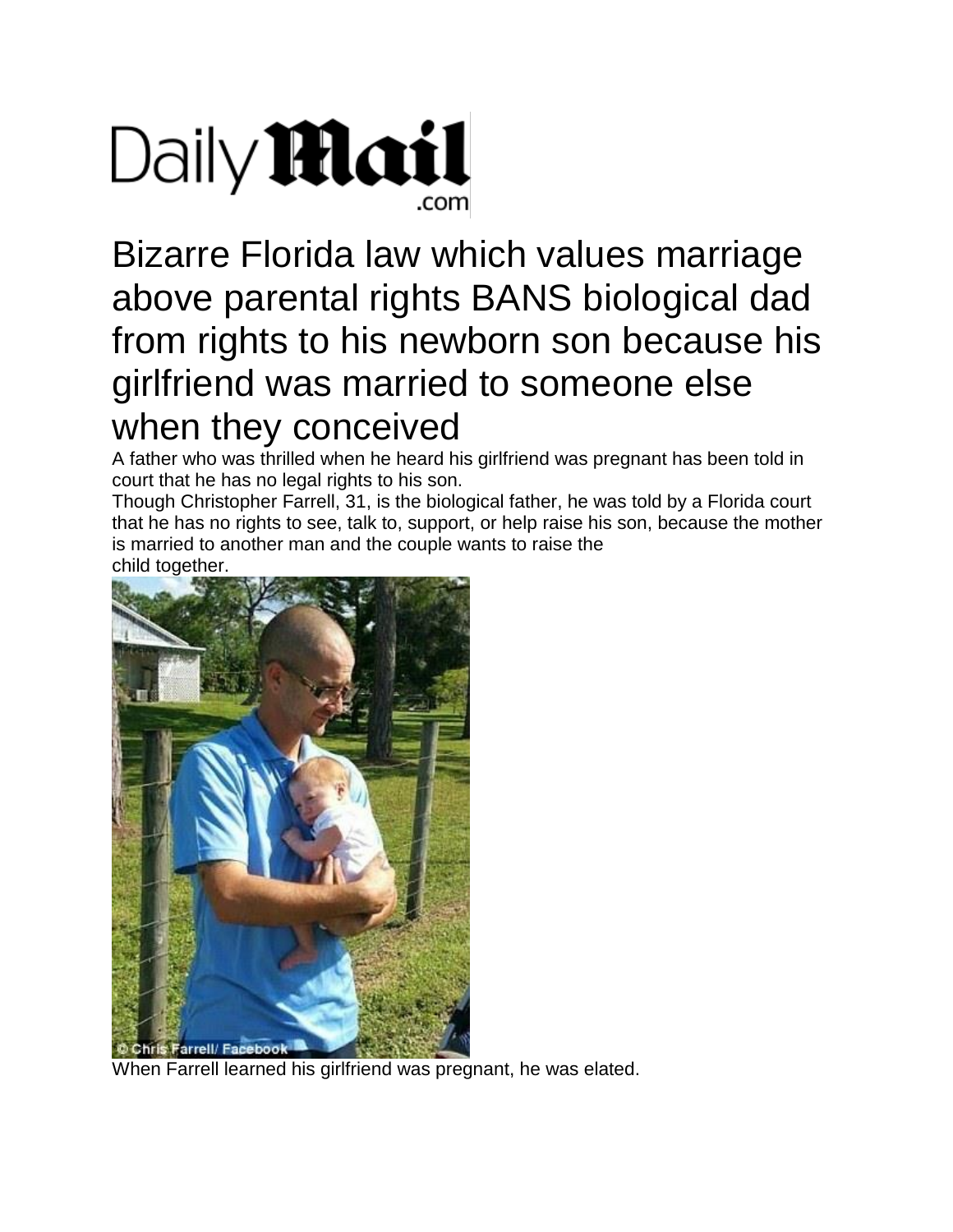He decorated a room for the child in his house in Loxahatchee, Florida and even held the mother a baby shower, though she never showed up.

At the time, he did not realize that this was because the mother decided to raise the child with her husband.

Florida law says that 'if the child is born in an intact marriage and if the husband and mother want to remain married the (biological) father has zero rights' said law attorney Susan Savard to the Palm Beach Post.



Farrell is pictured decorating a room for the child in his house in Loxahatchee, Florida



Though Farrell, 31, is the biological father, he was told by a Florida court that he has no rights to see, talk to, support, or help raise his son, because the mother is married to another man and the couple wants to raise the child together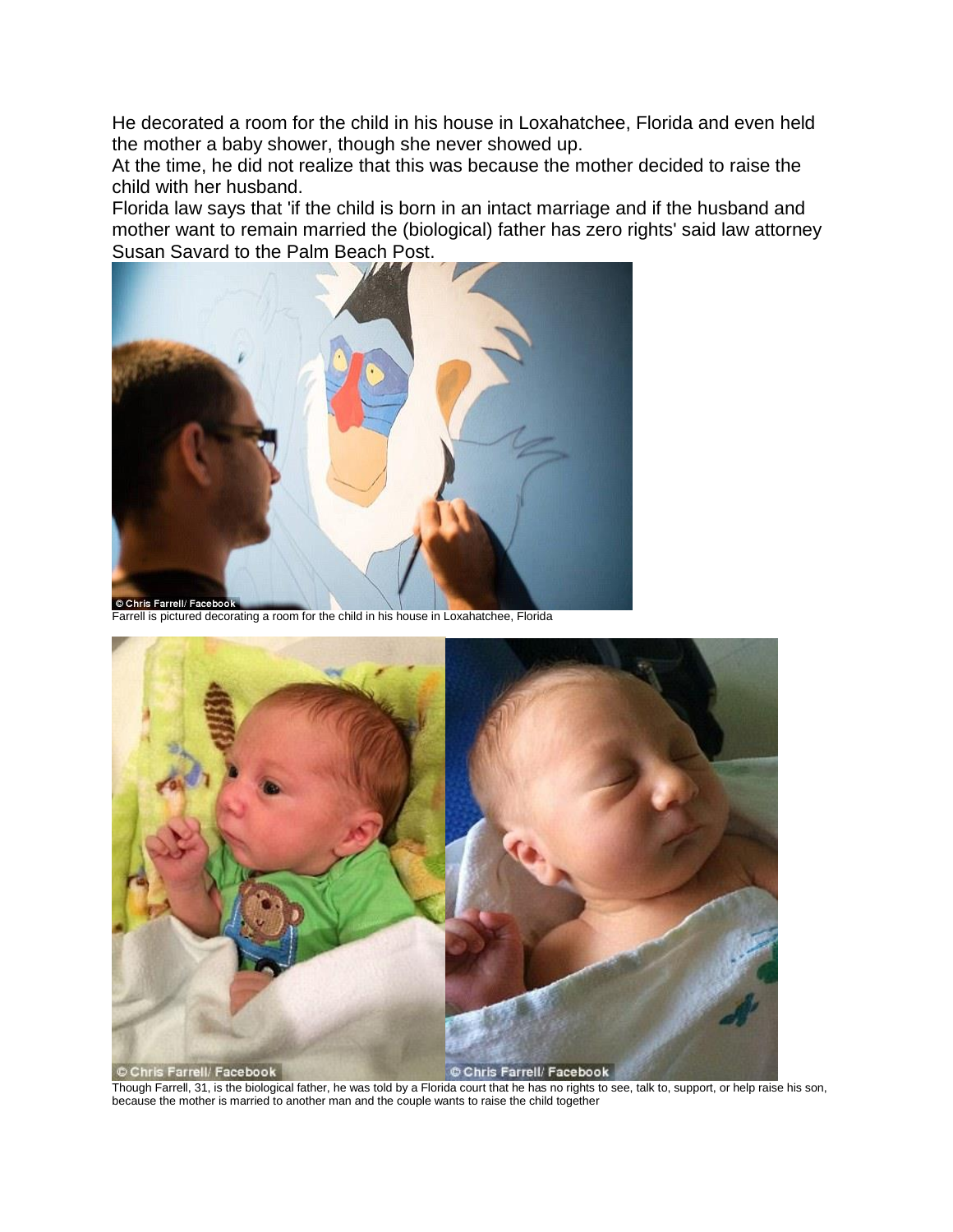The law comes from a notion that no child should suffer the stigma of illegitimacy, lawyer Elisha Roy told the Post.

She said: 'The big issue, the underlying theme in Florida, is about a child's right to legitimacy so no one should be able to come in and disrupt the sanctity of the marriage. 'It's not the dad's right to be a dad. It's the child's right to have legitimacy.'



Christopher Farrell posted photos of the ultrasounds to his Facebook page, clearly elated that he would soon be a father. Though he did not realize at the time that the mother would be able to use Florida law to keep him from legally being a father

Farrell and his girlfriend had a close relationship, and his lawyer used that to argue his rights to parenthood, the Post reports.

The pair worked together and lived together for about six months when the mother was considering leaving her husband.

After she returned to him, they remained friends and he went with her to obstetrician appointments.

He said he paid for doctors, help equip the nursery, and reached out to the husband.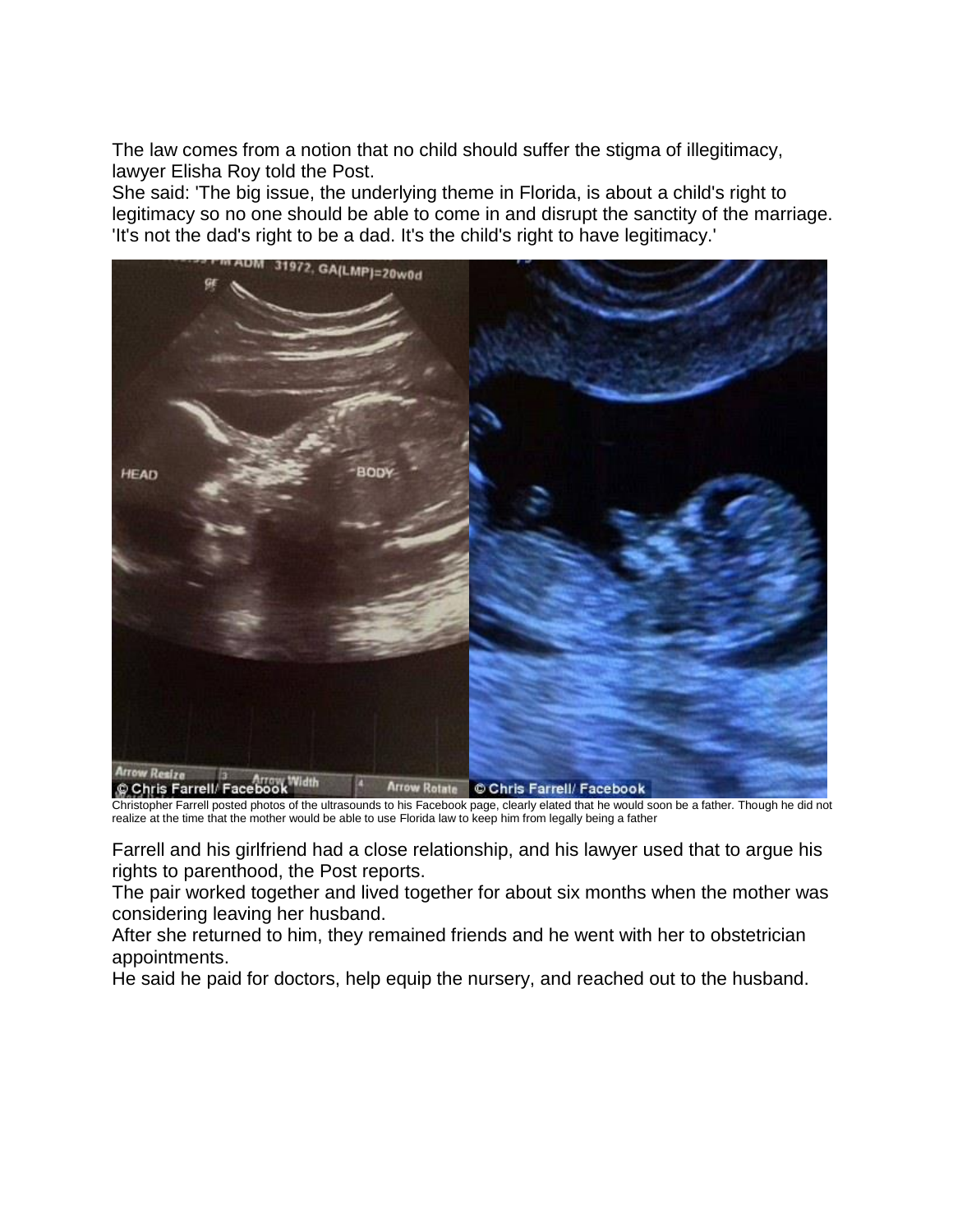

After the child's birth, his mother (center) allowed Farrell to meet him for about 30 minutes. The Post reports that he stood on a sidewalk and cradled his son, crying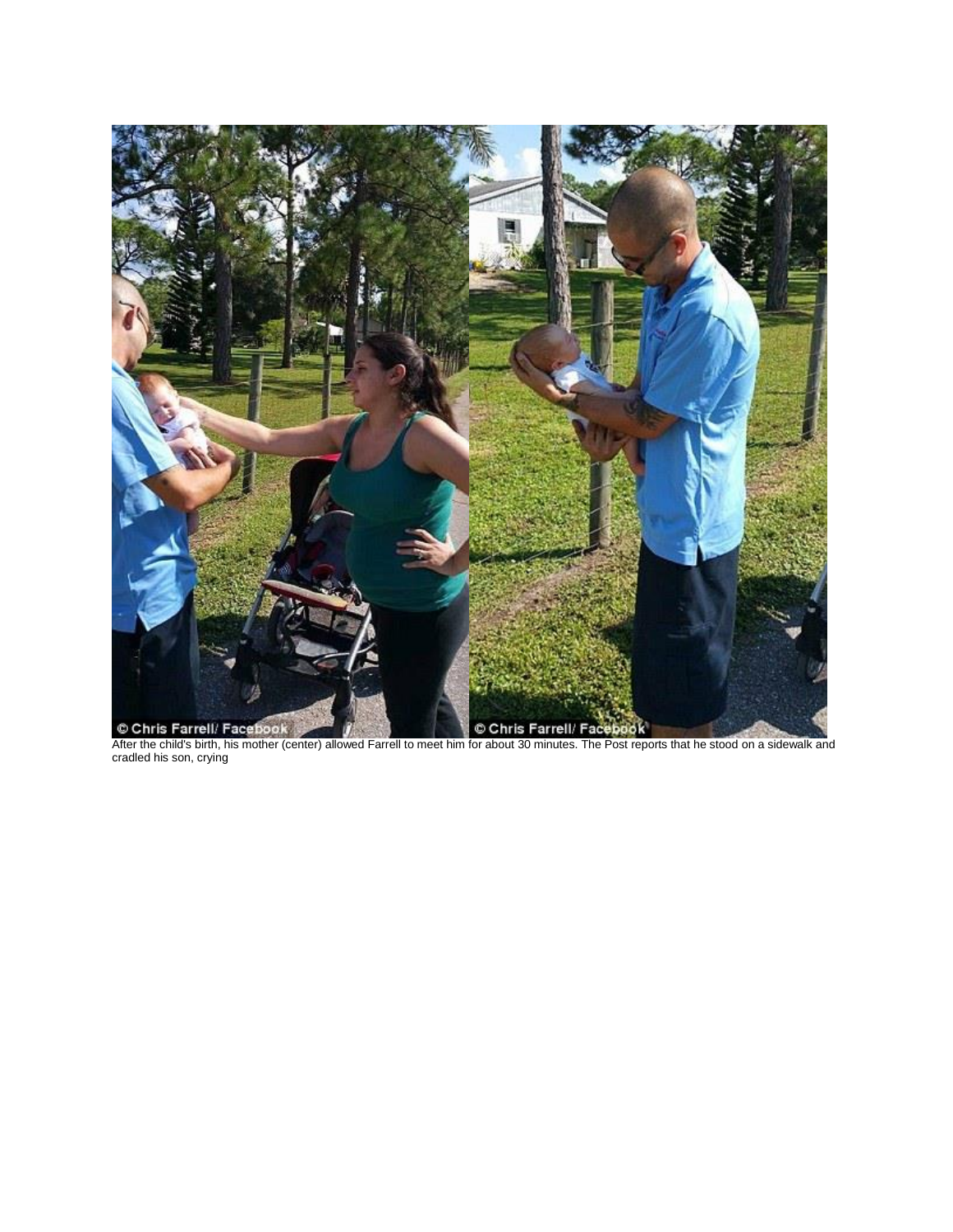

Farrell and his girlfriend had a close relationship, and his lawyer used that to argue his rights to parenthood, the Post reports. Pictured: the nursery